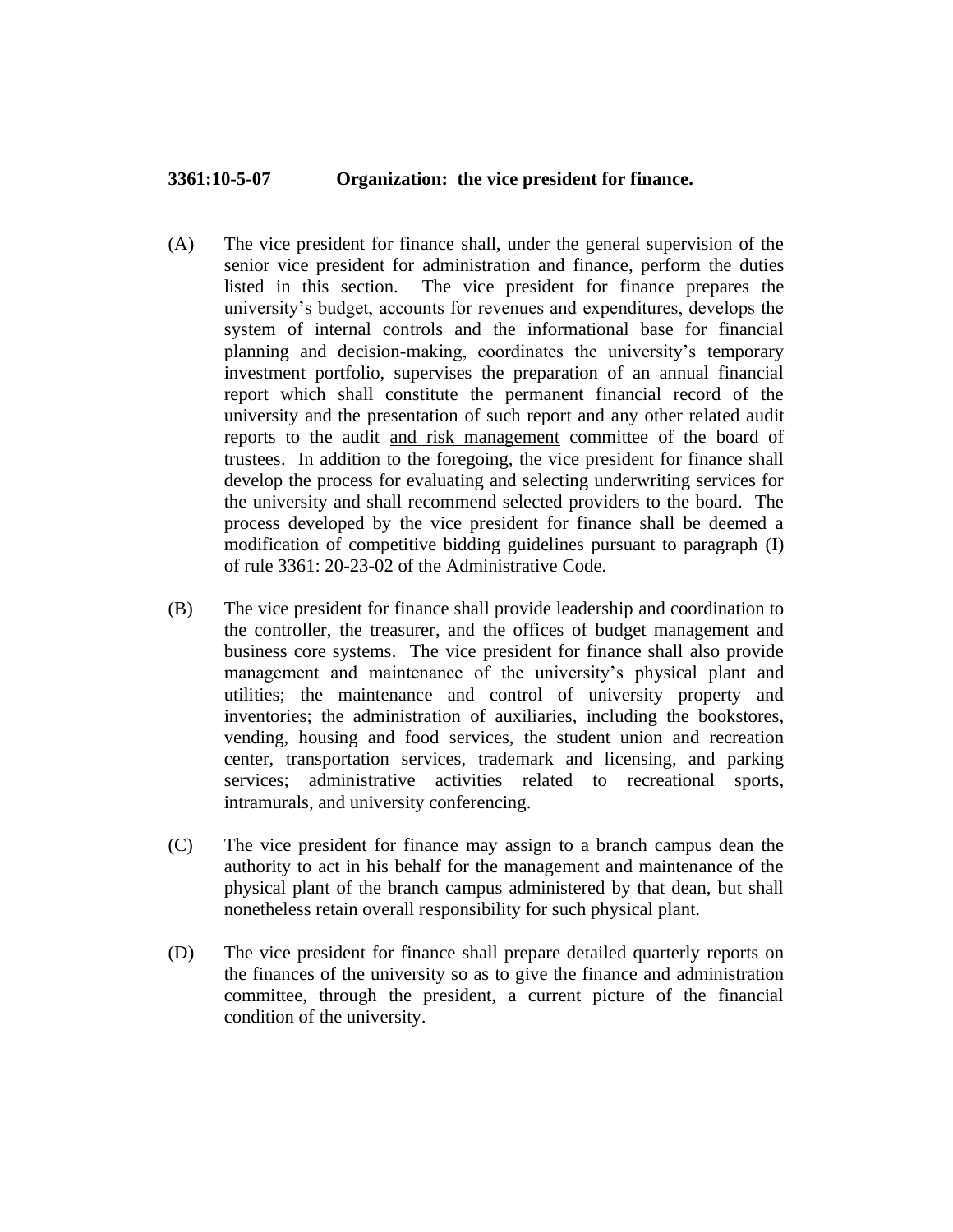- (E) As necessary, the vice president for finance shall develop recommendations for policy or program changes to control expenditures within the level of projected revenues. The vice president for finance shall monitor departmental performance against the budget, and shall provide guidance and internal advising to departments in the area of program planning, budget control, and management improvement.
- (F) As necessary, the vice president for finance shall develop recommendations for policy, program and operations changes to conserve resources, introduce cost effectiveness, take advantage of new technologies, and meet changing university needs.
- (G) The senior vice president for administration and finance may assign additional responsibilities to the vice president for finance as deemed necessary.

Effective: May 29, 2019

Certification:

Nicole S. Polout

Nicole S. Blount Executive Director of Board Relations

Date: May 13, 2019

| Promulgated under:     | R.C. Section 111.15. |
|------------------------|----------------------|
| Statutory authority:   | R.C. 3361.           |
| Rule amplifies:        | R.C. 117.05;         |
|                        | R.C. 117.06;         |
|                        | R.C. 1713.07;        |
|                        | R.C. 3345.05;        |
|                        | R.C. 3345.16;        |
|                        | R.C. 3361.02;        |
|                        | R.C. 3361.04.        |
| Prior effective dates: | March 16, 1978       |
|                        | April 8, 1978        |
|                        | November 1, 1984     |
|                        | May 1, 1989          |